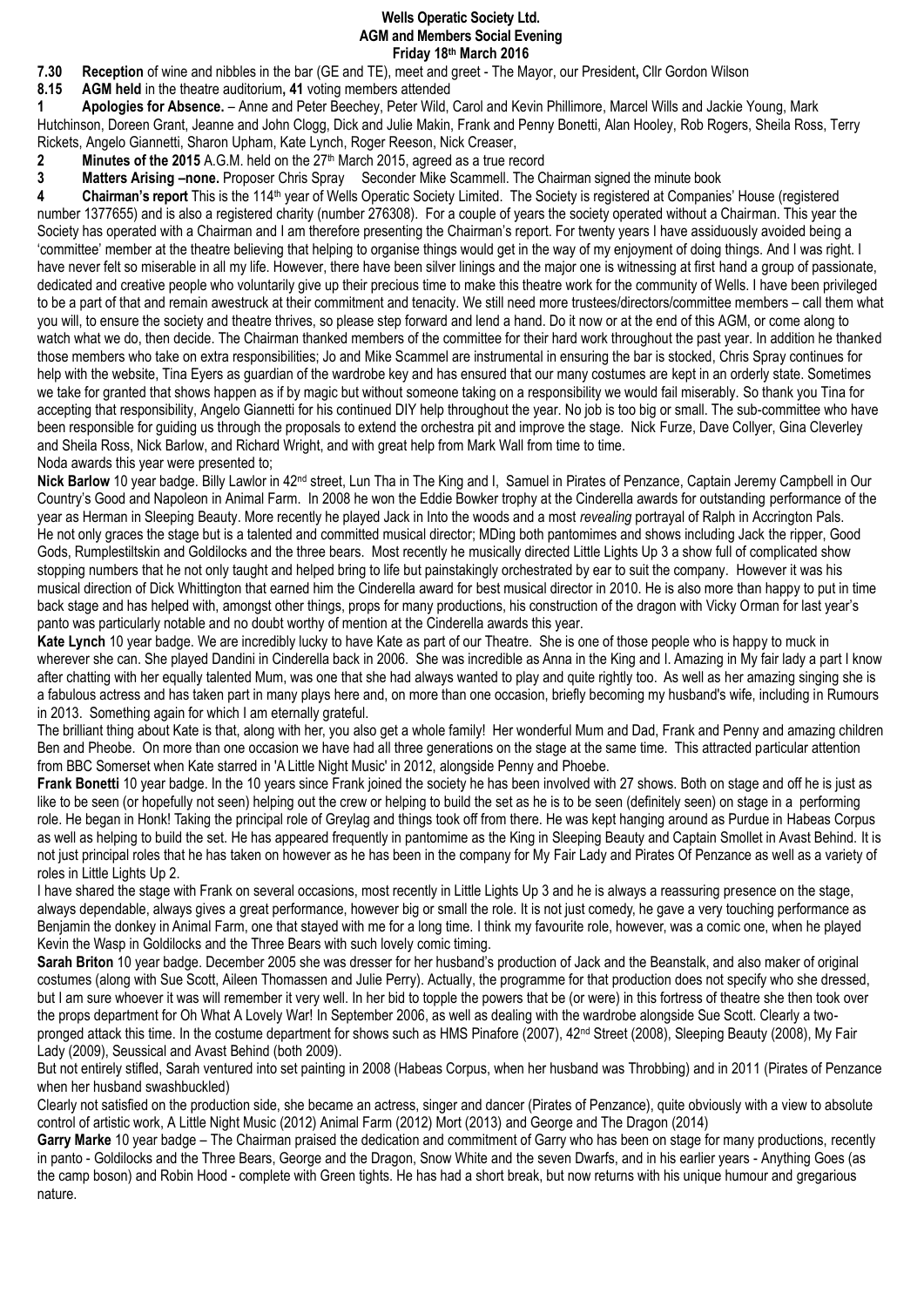**Lisa Cope** 25 year award The Chairman praised Lisa's commitment to the society over many years. Serving on the committee and taking on the responsibility of Patrons Secretary for 3 years. Most recently she has been heard but not seen as the body in the production of Inspector Hound. She has been involved with many plays and musicals including My Fair Lady, A Murder has been arranged and Hello Dolly.

**Jeanne Clogg** 60 year diamond bar. The chairman *spoke with Jeanne last night and she is unable to get to the AGM. She sends her apologies. Sarah and I are going to call round to her on Sunday morning so I will do a little presentation and take some photos and let the website have them.* **Marcel Wills** 65 year pin. Marcel has given his apologies, but won't be able to attend the AGM for the first time in many, many years – he has had a hip replacement so I guess we will let him off! The Secretary will present Marcel with his award at his house tomorrow. Marcel continues to be a constant and committed member of the society.

**Roy Bevan Award**, presented to someone within the Society who has made an outstanding contribution to theatre life during the year and whose efforts have been thought to be worthy of singular merit and praise. This year the sub-committee of previous winners were unanimous with the committee in identifying a winner – Marcel Wills. Marcel has been a constant support to all new and old members and up until recently would have been at every show. At each performance lines well-rehearsed, each show would not open until the lines were said 'Please can all mobile phones be turned off and no photographs to be taken, along with all the niceties to go with it. Marcel Wills is very much a well-deserved winner of this award, one Roy himself would very much approve of. The Secretary will present the award to him tomorrow.

The Chairman then concluded 'we continue to be extremely successful as a competitive society, both in terms of nominations and winners, in each of the three county competitions (Phoebe Rees, David Beach and Cinderella). Places on the committee are open for election. The committee is not some sort of secret society, working in the background. It should be representative of the membership. So please tell us what you want, read the noticeboard and look at the website, Facebook and so on. To repeat myself, come and join us.

## **5 Members' Reports**

# **i Past and Forthcoming Productions** – Sharon Edmonds

**Deckchairs,** this was a great evening with fabulous performances that everyone enjoyed and it showed the flexibility and talent we have and hopefully the potential do so more. I really hope we can do this again soon and that those of you who 'had a go' for the first time will not make it their last. **Spend Spend Spend** we welcomed Brian Epps and a small team who defected briefly from Strode over to our humble Theatre who, in turn, were backed up by a stalwart team of WLT regulars including Catherine, Sheila and Richard. Did you know, we had 5 yes 5 props people for that show!! **Little Lights Up 3** Light Up shows are a show case for everything that we love about the Theatre all wrapped up in one show. A tour de force of talent lead by Tina and Nick. It's great to see the sense of theme developing with these shows and setting it in an Antique shop was a brilliant idea. Kate has never looked more glamourous and Gerald's change from one generation to another was incredibly effective. Stand outs for me were the singing monks, the airmen sketch and Super cali......whatever.

**Panto George and the Dragon directed by** Mathew Maisey with an original script and original song choices to go with it! Many of his original ideas were swiftly taken and moulded to the Little Theatre mould, by the ever talented Vicky, and the result was a new and exciting show.

**Inspector Drake!** Doreen Grant bought a wonderful play to our stage and, along with a superbly funny cast and amazing production crew it was up there with the best productions we have ever done. It was hilarious, slick and perfectly pitched.

#### So what's coming next I hear you say?

**Return to the Forbidden Planet in May**, directed by Lois Harbinson. Great fun, great music and fab team involved. Richard Wright is bringing some culture to our boards with a show from the bard in September with **Twelfth Night**. Apparently we will be having real minstrels on stage which, at first, I was worried about but apparently they melt in your mouth not in your hand so they should be OK under the lights. Vicky is busy writing Jack and the Bean Stalk ready for December.

2017... well to be honest, it's looking a little sparse. What we really lack is an input of ideas and directors. Suggestions for shows are always really welcome and what we'd like to see is more of you having a go at putting those shows up here. Have a go! We can't afford to be lazy and expect the same people to keep the Theatre producing shows. It's a great opportunity....use it!

**ii Publicity report** – Ken Edmonds please encourage and push the show via social media, always check the website for details and send out reminders to all your friends. Any other ideas and volunteers are always welcome.

**iii Entertainment and Social report** – Alisa Creaser Apologies from Lou Baker. Last June saw the annual dinner dance at the Swan which was smaller in numbers but none the less a great evening of eating, socialising and dancing. Due to the reduced numbers in attendance at the dinner dance in recent years we decided this year to change the venue and go to the White Hart which provided us with a more intimate dining experience and generated a great party atmosphere. The food was delicious, the dancing and dressing up hilarious and the alternative raffle organised by Nicky, Kate and Gina was a great success and raised a few more pennies for the stage and pit project.

October we celebrated Halloween with a fancy dress party at the theatre, the theatre band, Back Stage Pass, played a couple of sets and there was themed food, spooky cocktails and Halloween games to play. Thanks go to Nick Barlow and Vicky Orman for their help in staging this event. In November we opened the bar to Carnival watchers and again there was a really nice atmosphere here. I'd like to say a big thank you to all the people who worked behind the bar and supervised the door on this evening and at all the other social events throughout the year.

It has been a fairly social start to the year with a well-attended social night in January and the dinner dance in February. We will continue to host a social night once a month on a Friday night and would welcome your suggestions as to how this is organised effectively.

Forthcoming events that we are hoping to organise are a family and friends picnic in July and an old favourite the quiz night with fish and chip supper. **iv Patrons report** – Lyn Jones

There are currently 38 patrons of the society who attend the Little Theatre's productions. We have welcomed a few new patrons and some have decided not to continue their patronage for a variety of reasons. Most attended the spring show, for the Civic Evening, when they enjoyed a glass of wine and canapés which were again prepared and served by catering students from The Blue School. It would be good to welcome more patrons, so please spread the word and encourage friends and family to support us in this way.

### **v Stage and Orchestra Pit Improvements Project** – Richard Wright

The stage and pit project has as its aim the extension of the current pit out into the auditorium by 1.6 metres, providing a false floor so that the whole of the current pit can be covered, or all of the current area and the extended area, or just the extended section, or half of the extension, or any combination of those options. The seating over the false floor will be removable, and a second entrance/exit door will be built to accommodate the audience when the extended pit is open.The job went out to tender towards the end of last year. This was for a possible start in May this year. We had disappointing reaction. Only two serious estimates were received, and the only realistic one was from D'Ovidio Brothers. Another firm, Brick Peers, was specifically invited, but did not show any interest.

We were keen to contract with a larger operation rather than a one man band, and very keen to work with a company who had appropriate credentials and insurance. We researched further and contacted A.M.Howe Ltd of Ashcott, and Adrian Howe inspected in the early part of this year. His estimate was better, and he was keen, and impressive. He has quoted for 2016 and alternatively 2017.